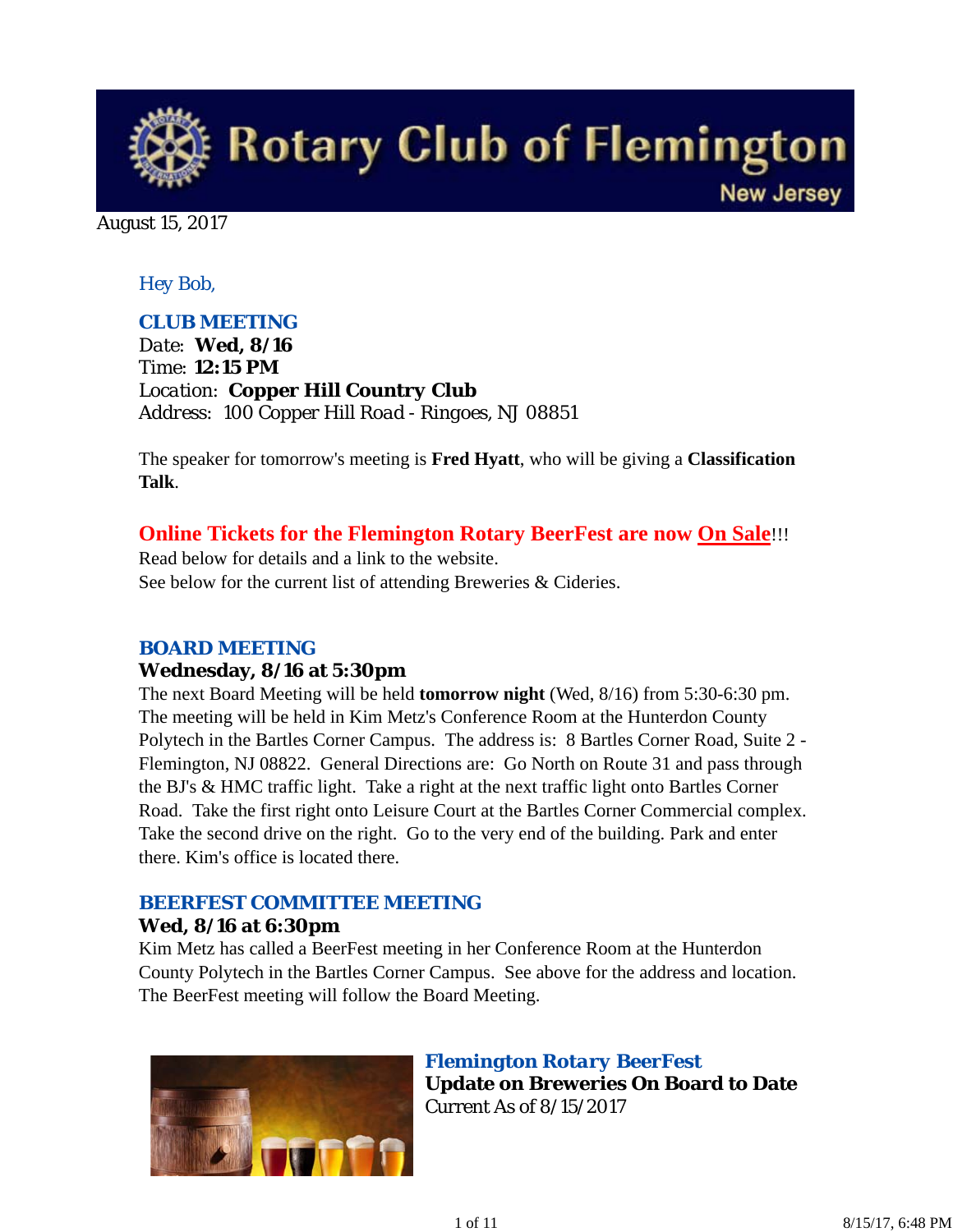

We wanted to share a quick BeerFest update to help quench your thirst. **Click Here** to view the list of breweries and cideries that are on board to date to attend the Flemington Rotary BeerFest, being held

on Saturday, October 14th. Keep checking back as we will continue adding additional breweries as they come on board to attend the event.

The following is the current list of **Breweries** attending:

- 1. **Allagash Brewing Co.**
- 2. **Cigar City Brewing**
- 3. **Conclave Brewing \*\***
- 4. **Demented Brewing**
- 5. **Founders Brewing Co.**
- 6. **Lagunitas Brewing**
- 7. **Lone Eagle Brewing \*\***
- 8. **Oskar Blues Brewery**
- 9. **Pinelands Brewing Company**
- 10. **River Horse Brewing**
- 11. **Rogue**
- 12. **Schlafly Beer**
- 13. **Smuttynose**
- 14. **Three 3's Brewing**
- 15. **Two Roads Brewing Co.**
- 16. **Weyerbacher Brewing**

\*\*Note: The breweries listed with "**\*\***" above will have a special beer during the VIP Session.

The following is the current list of **Cideries** attending:

- 1. **Alltech Lexington Brewing & Distilling Co.**
- 2. **Austin Eastciders**
- 3. **Bad Seed Cider Co.**
- 4. **Ironbound Hard Cider**
- 5. **Mighty Swell Sparkling Cocktails**
- 6. **Wyndridge Farm**

### *SIGN-UP TO SERVE ON A COMMITTEE*

**For the Rotary Club of Flemington**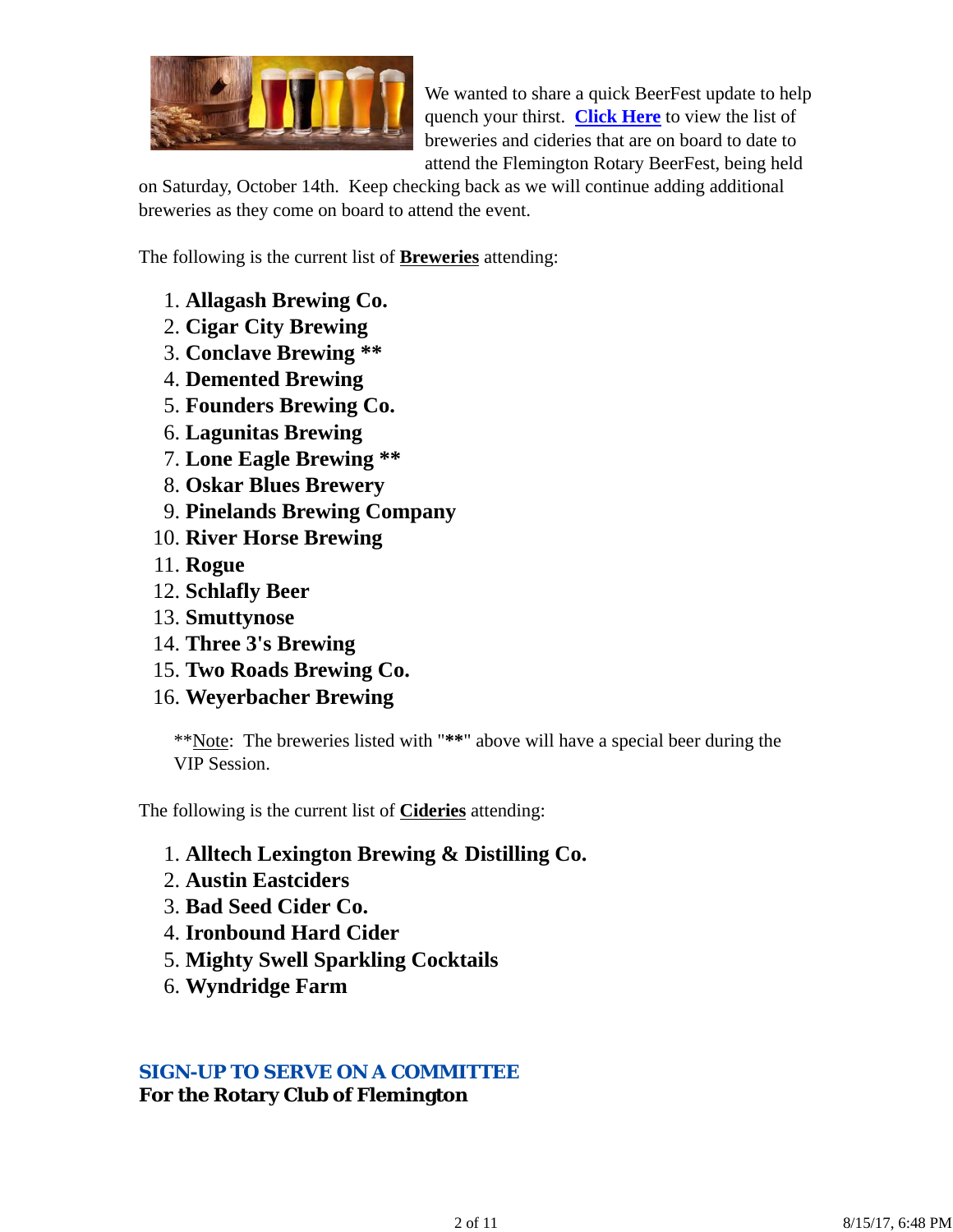Kim is working on updating the **Committee List**, including who is serving on each committee. As a reminder, every member is asked to help on at least 2 active committees. Kim and Allan Vera will be circulating a sign-up sheet at the meetings.

**Click Here** to view a brief description of each committee, which is included on the Club Website under "About Us". Once you visit the webpage, you will also see a link to the current list of Committee Assignments. This will be updated shortly with the new list that Kim is working on.

### *RIDES for JOHN ZULLO* **From Sandy Clark Updated 8/15/2017**

Five Rotarians have offered to drive John to and from our weekly meetings. This is a winwin situation for both John and our Club. A tentative driving schedule is shown below and will be revised as necessary in each weekly E-Monger. Scheduled drivers should contact Sandy Clark at least 24 hours before the Wednesday meeting if they become unable to drive. At the same time, John will call the scheduled driver at least a day in advance if he does not plan to attend the meeting.

### **Proposed Schedule of Rides for John Zullo**

- Aug. 16 Sandy Clark
- Aug. 23 Ken Skowronek
- Aug. 30 Dick Stothoff



*FLEMINGTON ROTARY BEERFEST*

**Saturday, October 14, 2017** VIP Session: **12noon** to **1:00pm** General Session: **1:00pm** to **4:30pm** Liberty Village Outlet Marketplace

The **Flemington Rotary BeerFest** is an event that allows participants to taste and sample many different kinds of Craft Beers from a

variety of different Breweries. There will be live music to enjoy and food available to purchase.

We plan to have more than **60 beers** from **30 breweries**. **Online TICKETS are now ON SALE!!!!**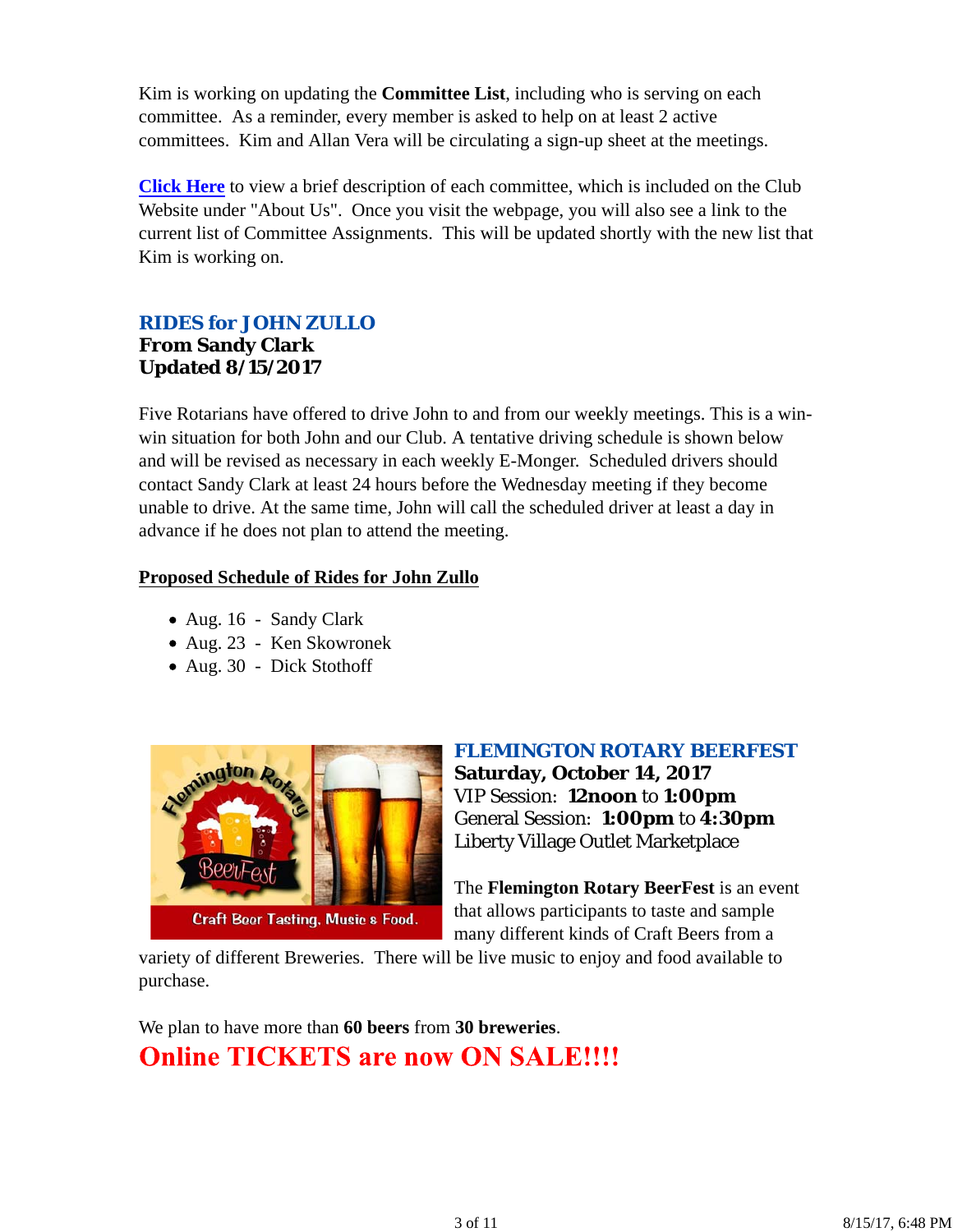

**Click Here** to view the event website for additional details and to purchase tickets.

Continue visiting the website to see the list of breweries that are confirmed to attend. We will keep adding breweries as they are confirmed, so keep checking back!!!

The event will take place within the open parking area of the **Liberty Village Outlet Marketplace**, located in Flemington, NJ. A limited number of tickets will be offered in two different tasting sessions.

**Sponsorship Opportunities!** We hope you will consider sponsoring the event! **Click Here** to download the **Sponsor Registration Form**, which includes an explanation of the different sponsor levels.

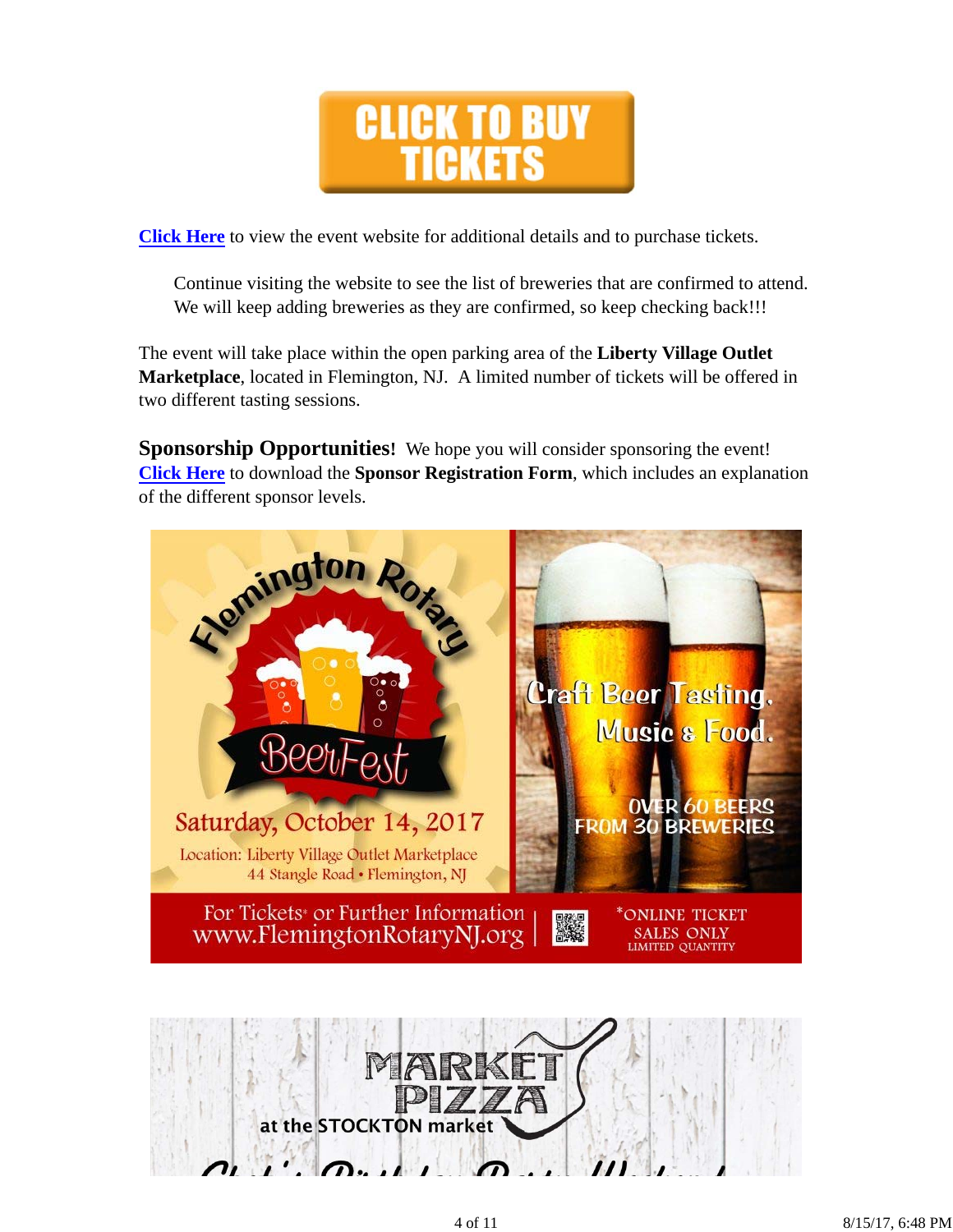



### *Find us on Facebook*

Click the image to the left to connect with the Rotary Club of Flemington, NJ on Facebook.



### *The Flemington Rotary MEMBER DIRECTORY Is Updated on the Website*

A PDF copy of the Club Directory kept on the club website, located on the password protected "**Members Only**" page. To access this, simply goto **www.FlemingtonRotaryNJ.org** and click on "Members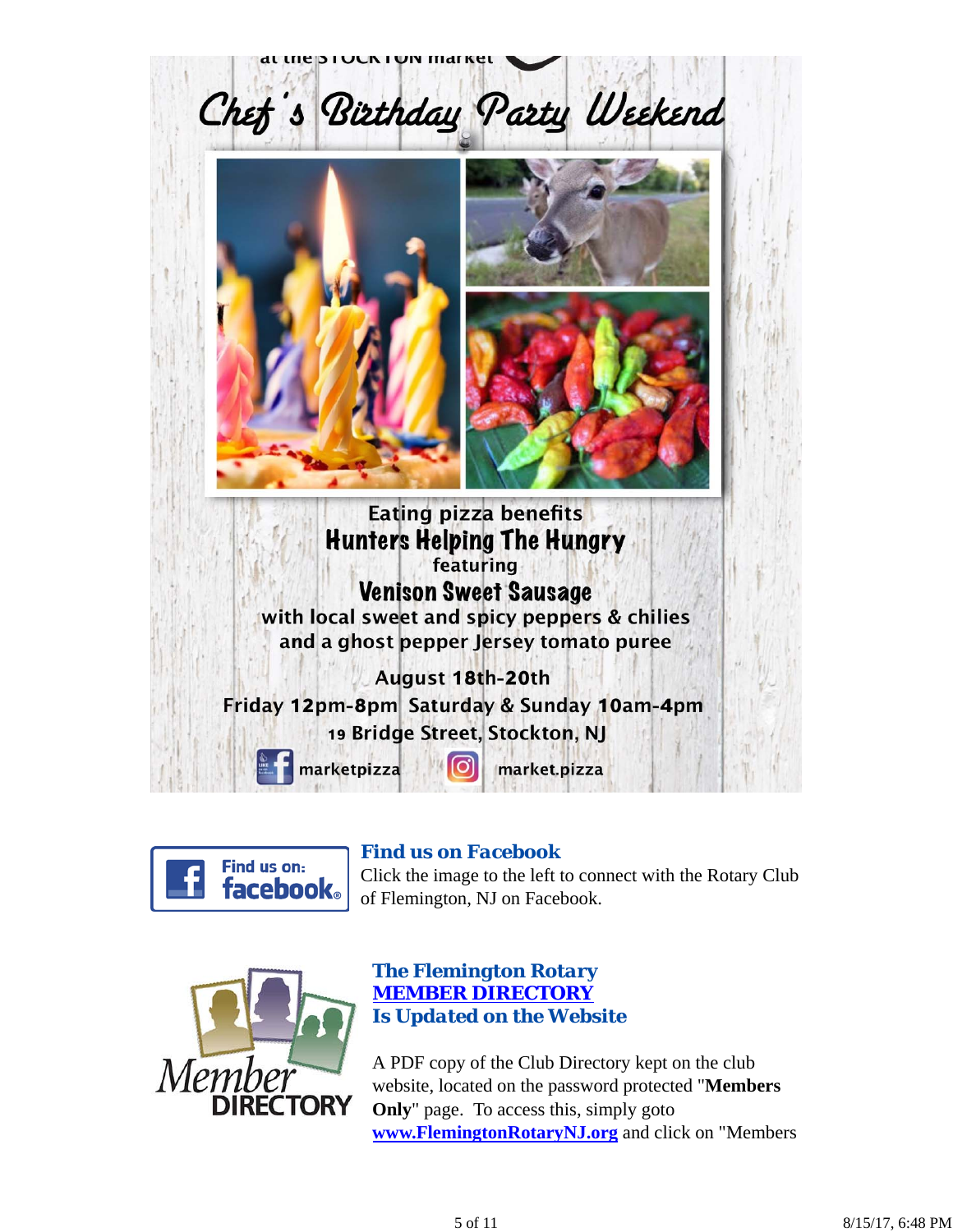Only" in the upper left. The page is password protected. If you do not have the password, simply email us and request it.

If you see any updates that need to be made (a change of address, email, phone number, something is not listed correctly, etc.), please email Sandy Clark and request any changes to be made. **Click Here** to generate an email to Sandy.



### *SPEAKERS & PROGRAMS BEING SOUGHT*

Mick Schaible is looking for some ideas for upcoming meeting programs and speakers. If you have any leads, please pass them onto Mick, who will follow-up to schedule the speaker.

**Click here** to generate an email directly to Mick.



# *HUNTERDON COUNTY CHAMBER OF COMMERCE*

As you know, the Rotary Club of Flemington is a member of the H.C. Chamber of Commerce. This enables all Rotarians the ability to attend a Chamber function as a "member". If someone asks you what your business is, you would explain that you are a member representing the Rotary Club of Flemington. **Click Here** to visit the Chamber website for a listing of upcoming events.

### *ROTARY DISTRICT 7510 NEWS*

**Click Here** to read the current news from our Rotary District 7510.

### *UPCOMING DATES TO NOTE:*

Wed,  $8/16$ : Fred Hyatt - Classification Talk Wed, 8/23: TBA Wed, 8/30: TBA

Wed, 10/11: District Governor Official Visit.

**Next RCOF Board Meeting:** Wed, 8/16 at 5:30 PM (Usually the 3<sup>rd</sup> Wed). **Next Membership Meeting:** Wed, 9/13 at 1:30 PM (Usually the 2<sup>nd</sup> Wed).

**Upcoming RCOF Club Events, Fundraisers, Fellowship Events, Etc**.: 10/14/17 (Sat): **Flemington Rotary BeerFest**.

**Rotary District 7510 Events & Functions:** To Be Announced.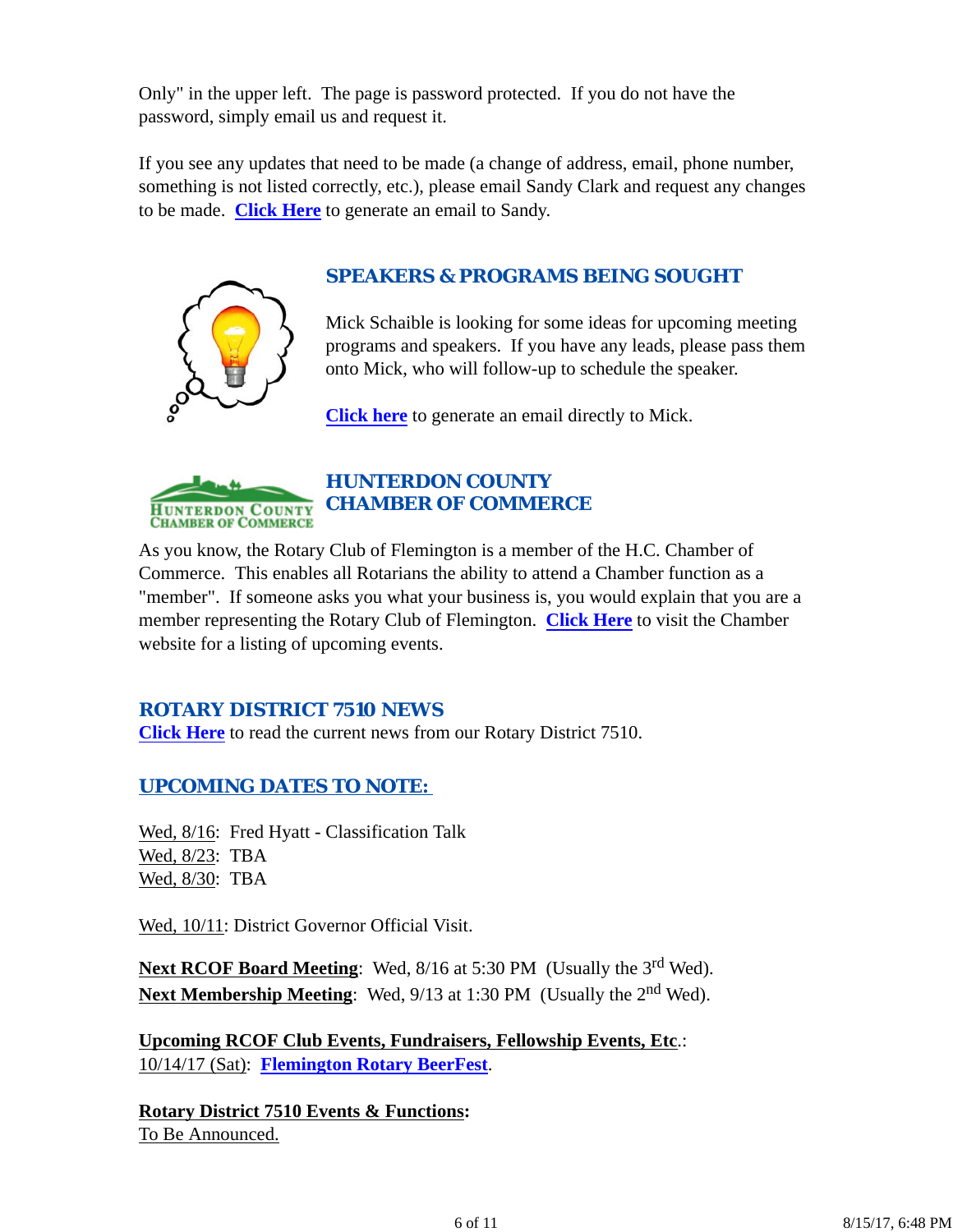### *COMMITTEE LIST:*

**Click Here** to download the listing of all current Club Committee's and its members.

### *"MEMBERS ONLY" WEBSITE:*

### **Click Here for the Members Only section of the website to find:**

- 1) The "Membership Proposal Form" to propose a new member.
- 2) New Member Information.
- 3) An Online Copy of the Club Membership Directory.
- 4) A Link to All Photos Albums of the Club.

### *ROTARY WEBSITE LINKS:*

Rotary International: **www.Rotary.org** Rotary District 7510: **www.RotaryNJ.org**

### *NEARBY ROTARY CLUB MEETINGS:*

As A Rotarian, you are Welcome to attend a Rotary Club meeting anywhere in the world. Click here for the Rotary Club Locator App. Or see below for some local meetings:

#### Mondays

**Lambertville/New Hope** (6:30 pm) - Lambertville Station Restaurant; 11 Bridge Street, Lambertville NJ 08530

**Piscataway** (12:15 pm) - Radisson Hotel; 21 Kingsbridge Road, Piscataway, NJ 08854

#### Tuesdays

**Whitehouse** (12:15 pm) - Max's 22; 456 Route 22 West, Whitehouse Station, NJ 08889 **Princeton** (12:15 pm) - The Nassau Club; 6 Mercer Street, Princeton, NJ 08540 **Bridgewater-Bound Brook** (12:15 pm) - Arbor Glenn; 100 Monroe St, Bridgewater 08807

### Wednesdays

**Branchburg Township** (7:30 am): Stoney Brook Grille; 1285 Route 28, North Branch, NJ 08876

**Flemington** (12:15pm): Copper Hill Country Club; 100 Copper Hill Road, Ringoes, NJ 08851

**Hillsborough Township** (6:15 pm): Pheasant's Landing; 311 Amwell Road (Rt. 514), Hillsborough, NJ 08844

### Thursdays

**Clinton Sunrise** (7:30 am): Clinton Fire Department; New Street, Clinton, NJ 08809 **Somerville/Bridgewater** (12:15 pm): Bridgewater Manor; 1251 US Highway 202/206, Bridgewater, NJ 08807

**Trenton** (12:15 pm): Freddie's Tavern; 12 Railroad Avenue, West Trenton, NJ 08628

### Fridays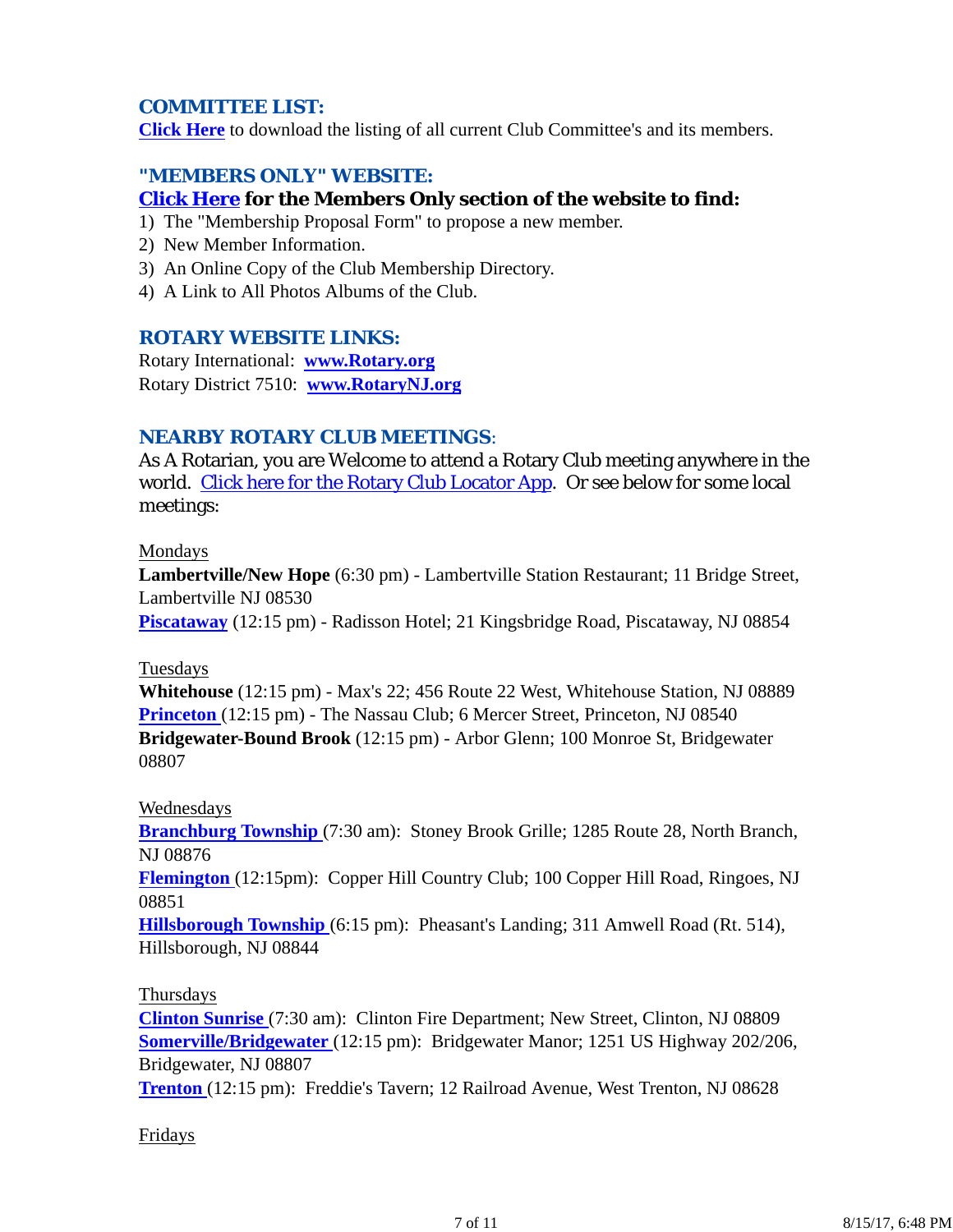**North Hunterdon** (12:15 pm): Beaver Brook County Club; 25 County Club Drive, Annandale, NJ 08801 **Princeton Corridor** (12:15pm): Hyatt Regency; 102 Carnegie Center, Rt. 1 North, Princeton, NJ 08540

eClub

**Rotary eClub of Hunterdon Horizon**: View website for meetings or online makeups.

## RI President's Call for Action in **2017-2018**: **"Rotary: Making a Difference" Rotary Club of Flemington - Our 94th Year**

Founded October 3, 1923 \* Charter #1529 \* District 7510

| <b>Club President</b>                    | <b>Kim Metz</b>                                        |  |
|------------------------------------------|--------------------------------------------------------|--|
| President-Elect                          | <b>Allan Vera</b>                                      |  |
| Secretary                                | <b>Kyle Fogarty</b>                                    |  |
| Treasurer, General                       | <b>Nik Kritharis</b>                                   |  |
| Treasurer, Lunch                         | <b>Ken Skowronek</b>                                   |  |
| <b>Board Member</b>                      | <b>D.J. Wright</b> (immediate Past-President)          |  |
| <b>Board Member</b>                      | <b>Sandy Clark</b>                                     |  |
| <b>Board Member</b>                      | <b>Joe Ziegler</b>                                     |  |
| Sergeant-at-Arms                         | <b>Dianne Durland</b>                                  |  |
| R.I. President                           | Ian H.S. Riseley (Sandringham, Victoria,<br>Australia) |  |
| District Governor (DG)                   | <b>Bob Zeglarski</b> (Roselle-Rosselle Park)           |  |
| District Governor Elect (DGE)            | <b>John Shockley</b> (Hillsborough)                    |  |
| District Governor Nomimee (DGN)          | <b>Ann Walko</b> (Watchung-Warren)                     |  |
| <b>Assistant District Governor (ADG)</b> | Albert Varga (Lambertville-New Hope)                   |  |

Club Meetings: **Wednesday, 12:15 pm, Copper Hill Country Club** 100 Copper Hill Road, Ringoes 08551



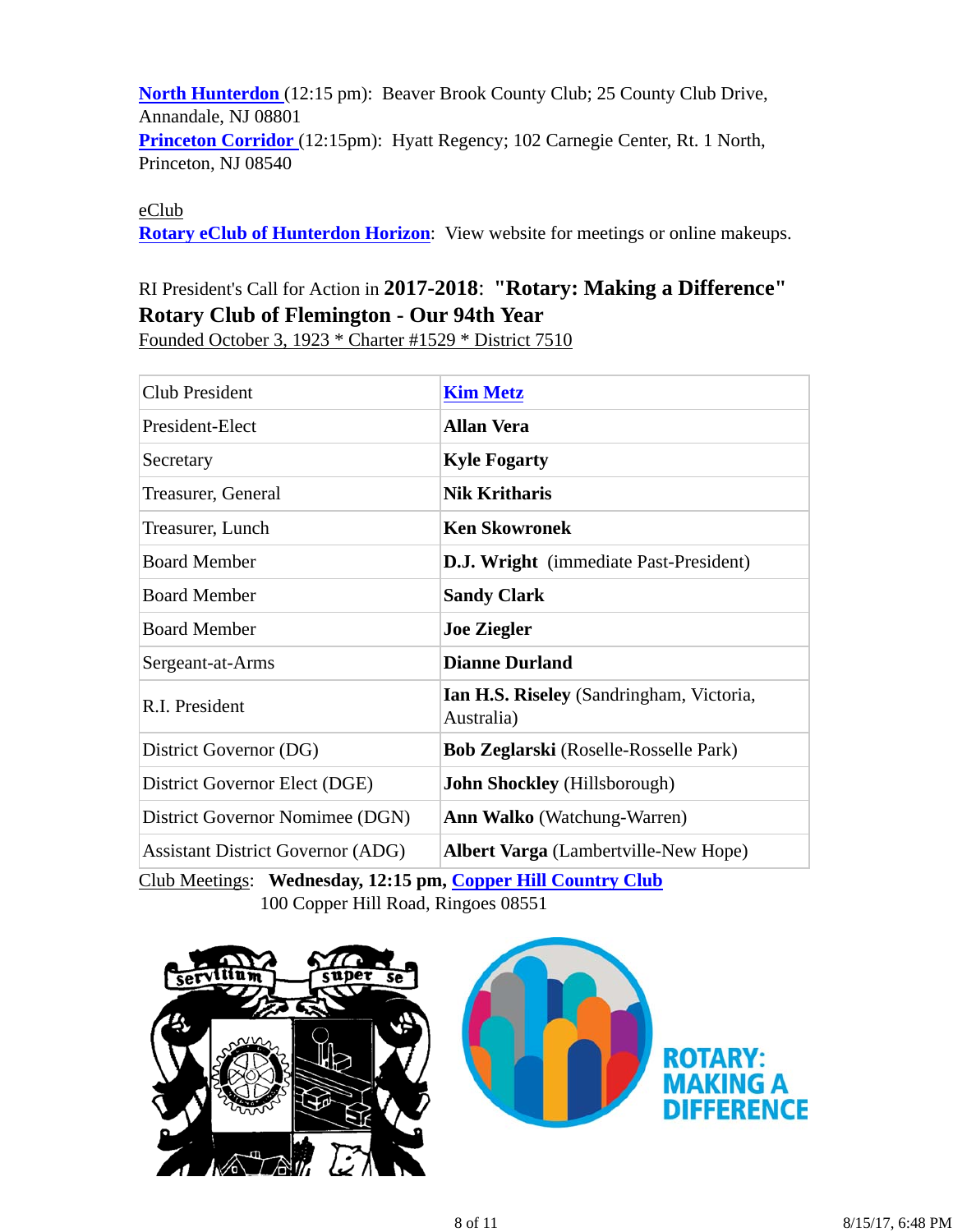

*MISSION STATEMENT*: The mission of Rotary International is to assist and guide Rotarians and Rotary clubs to accomplish the Object of Rotary to ensure Rotary's continuing relevance and to help build a better world, emphasizing service activities by individuals and groups that enhance the quality of life and human dignity, encouraging high ethical standards, and creating greater understanding among all people to advance the search for peace in the world.

**THE OBJECT OF ROTARY:** The object of Rotary is to encourage and foster the ideal of service as a basis of worthy enterprise and, in particular, to encourage and foster:

**1st**: The development of acquaintance as an opportunity for service;

**2nd**: High ethical standards in business and professions, the recognition of the worthiness of all useful occupations, and the dignifying of each Rotarian's occupation as an opportunity to serve society;

**3rd**: The application of the ideal of service in each Rotarian's personal, business and community life;

**4th**: The advancement of international understanding, goodwill, and peace through a world fellowship of business and professional persons united in the ideal of service.

**THE 4-WAY TEST:** "Of the things we think, say or do:

- **1st**: Is it the Truth?
- 2<sup>nd</sup>: Is it Fair to all concerned?
- **3rd**: Will it build goodwill and better friendships?
- **4th**: Will it be beneficial to all concerned?"

### *ROTARY's AVENUE'S OF SERVICE*:

**1)** Through **Club Service**, we have fun, build lasting friendships, and make sure that our club runs well.

**2)** Through **Vocational Service**, we volunteer our professional skills to serve others and promote integrity in everything we do.

**3)** Through **Community Service**, we address local needs and work with our community to bring lasting improvements.

**4)** Through **International Service**, we meet humanitarian needs around the globe and promote world understanding and peace.

**5)** Through **Youth Service**, we work with young people to help them become the next generation of leaders, visionaries, and peacemakers.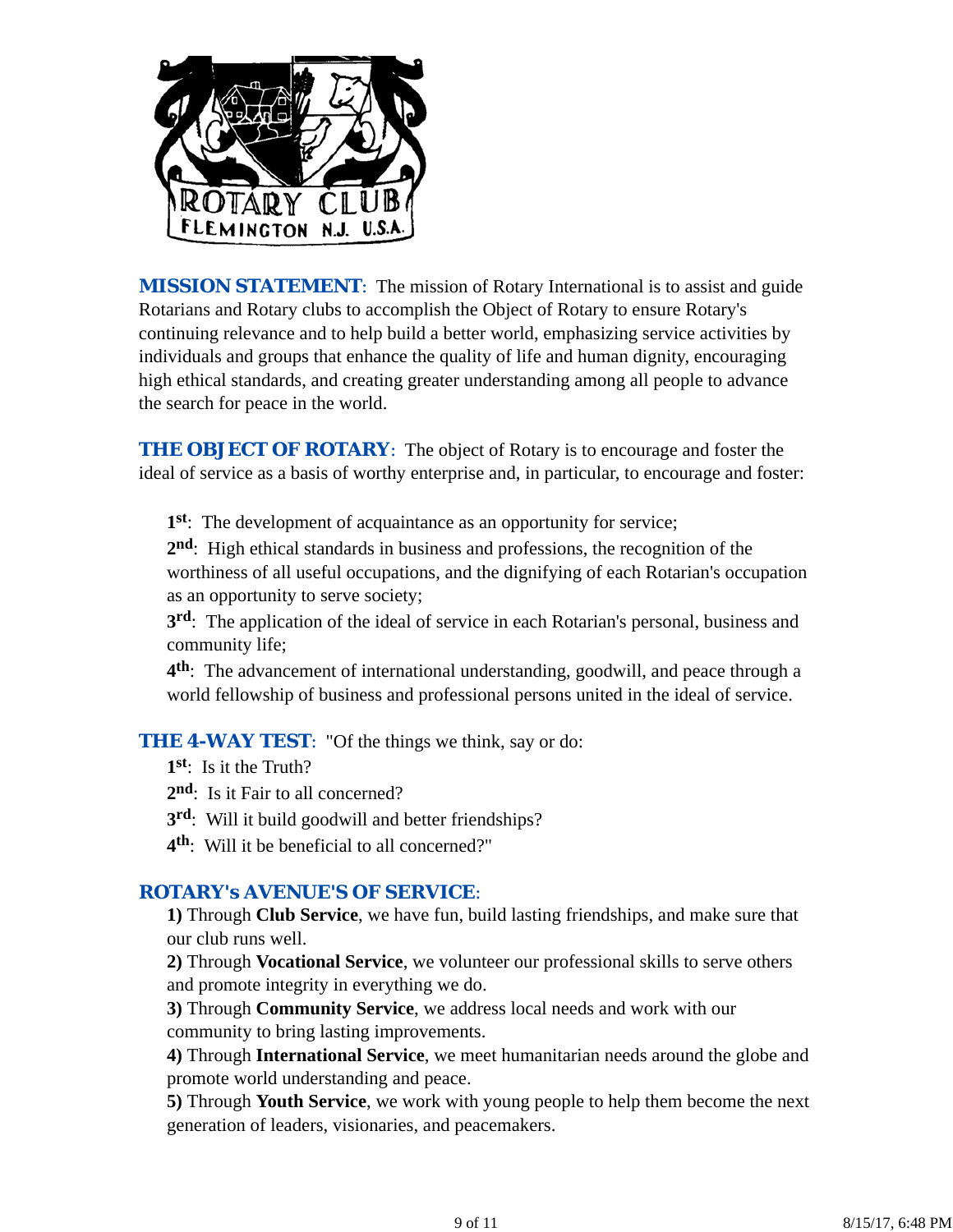# **2017-2018 CLUB MEMBER ROSTER Rotary Club of Flemington, NJ**

Current Number of Members: 39

| <b>Rotarian</b>                   | <b>Member Since</b> | <b>Classification</b>             |
|-----------------------------------|---------------------|-----------------------------------|
| Bohler, Herbert C. (Herb)         | 1977                | <b>Specialty Advertising</b>      |
| Boynton, Adam                     | 2016                | <b>Church / Social Services</b>   |
| Chittenden, Robert L. (Bob)       | 2003                | M.E.F.P. Consulting Engineering   |
| Clark, Arthur L. (Sandy)          | 1987                | Printing                          |
| Davidson, James G. (Jim)          | 2002                | <b>Rubber Products</b>            |
| del Campo, Ann                    | 2016                | <b>Scientist &amp; Farmer</b>     |
| <b>Durland, Dianne</b>            | 2017                | <b>Community Banking</b>          |
| Ferrari, Frederick J. (Fred)      | 1964                | Orthodontia                       |
| Fisher, Charles H. (Charlie)      | 1961                | <b>Funeral Services</b>           |
| Fisher, Thomas H. (Tom)           | 2012                | Property & Casualty Insurance     |
| <b>Fogarty, Kyle M.</b>           | 2017                | <b>Financial Advisor</b>          |
| Harrison, Jeffrey (Jeff)          | 1996                | Psychotherapy                     |
| <b>Hyatt, Frederic D. (Fred)</b>  | 2017                | <b>Retired - Aerospace</b>        |
| Kamnitsis, Christopher P. (Chris) | 2001                | <b>Financial Planning</b>         |
| Kritharis, Nikolaos (Nik)         | 2016                | Dentistry                         |
| Liebross, Ira                     | 1997                | <b>Family Medicine</b>            |
| Loew, Darren                      | 2002                | <b>Orthodontics</b>               |
| Martin, Teresa (Terry)            | 1993                | Solid Waste/Recycling             |
| Mazujian, Harry                   | 2004                | Clergy                            |
| McWilliams, Nancy                 | 1992                | Psychotherapy                     |
| Metz, Kim                         | 2007                | <b>Technical Education</b>        |
| Muller, George D.                 | 1964                | <b>Cut Glass Manufacturing</b>    |
| Newland, Robert D. (Bob)          | 1998                | Insurance                         |
| Ownes, Terry M.                   | 1987                | <b>Floor Covering</b>             |
| Phelan, Christopher J. (Chris)    | 2009                | <b>Chamber Of Commerce</b>        |
| Randolph, R. Wayne                | 1982                | <b>Veterinary Medicine</b>        |
| Ruberto, Johanna S.               | 2016                | <b>High School Administration</b> |
| Schaible, R. Michael (Mick)       | 1998                | <b>Appraisal Services</b>         |
| Skowronek, Kenneth J. (Ken)       | 1994                | <b>Family Law</b>                 |
| Sollner, Richard F. (Dick)        | 1962                | Air Transportation                |
| Stothoff, Richard H. (Dick)       | 1966                | <b>Sanitary Engineering</b>       |
| Vera, Allan S.                    | 2016                | <b>Investment Advisor</b>         |
| Widico, Karen A.                  | 1997                | <b>Public Health Services</b>     |
| Williams, Gwen                    | 1991                | Purchasing/Manufacturing          |
| Wise, Robert (Bob)                | 1992                | <b>Hospital Administration</b>    |